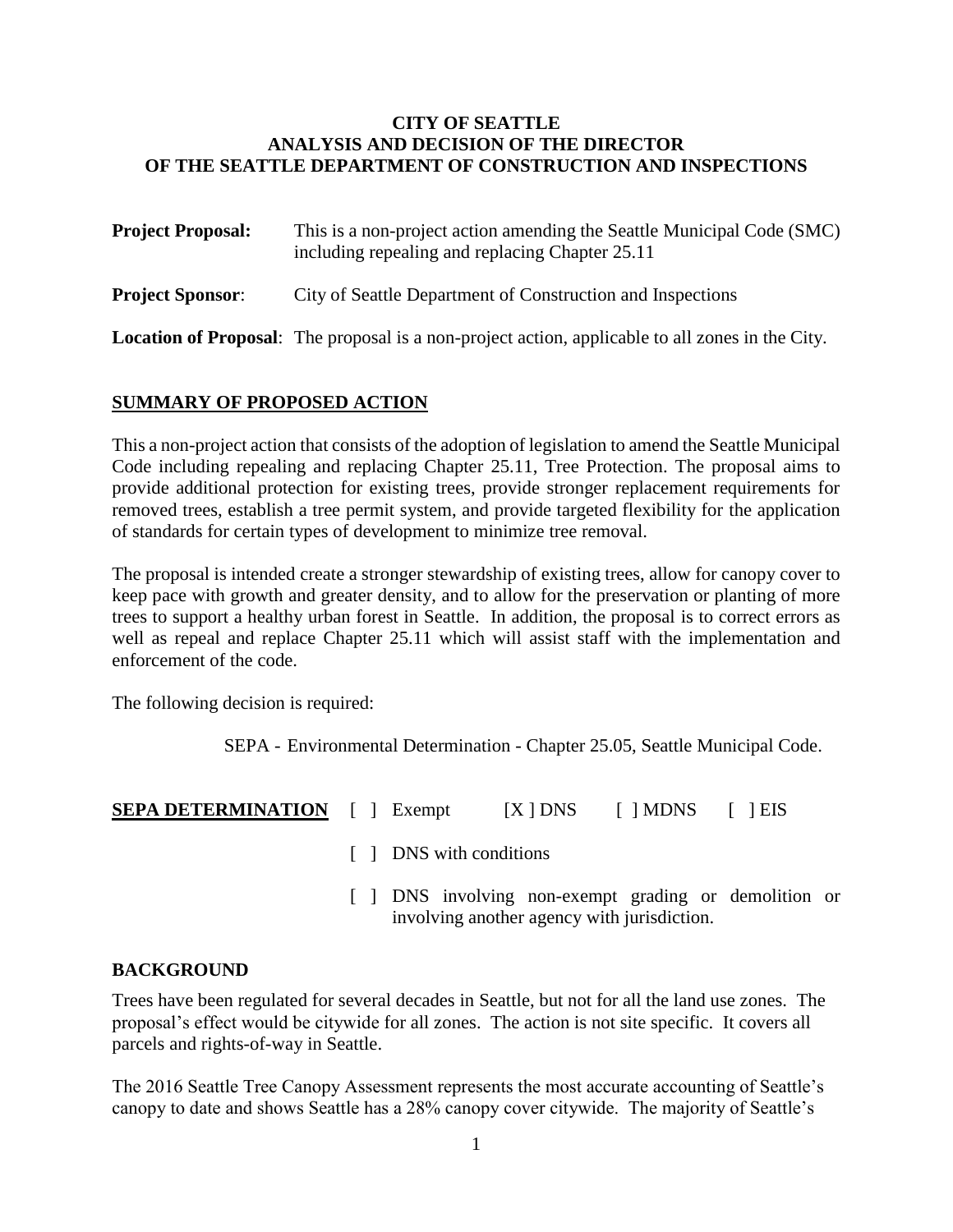urban trees are found in two locations: residential areas (representing 67% of the land with 72% of Seattle's tree canopy), and in the right-of-way, interspersed throughout the city (representing 27% of the land with 22% of the canopy). It is anticipated that the proposal will regulate more trees than the existing tree code. The existing tree code does not regulate all zones, does not require a permit for tree removal and/or replacement in a number of situations and allows for up to three trees to be removed annually without a permit in the single-family residential zones, which covers the majority of the City's existing tree canopy cover.

#### Proposal Description

The proposal is a non-project legislative action consisting of amendments to the Environmental Protection and Historic Preservation Code (hereafter "Code") to provide tree protection. There is no specific site or development proposal.

Generally, the proposed amendments would:

- define "significant tree";
- require a permit for tree removal of significant trees;
- set fees for tree permits;
- clarify the definition of hazard trees;
- allow flexibility in development standards in order to preserve trees;
- establish requirements for the replacement of removed trees;
- allow for payment in lieu of when tree replacement is required;
- specify tree retention requirements; and
- update enforcement provisions for tree regulations;

The existing tree code regulates exceptional trees unless those trees prevent development potential or are deemed hazardous. The new tree code would regulate all trees greater than 6" diameter at standard height (DSH) which includes exceptional trees and would not allow for large trees to be deemed hazardous and removed as easily as it had been in the past. The new tree code would provide for greater protection measures as well as increased penalties for illegal tree removal.

In addition, the new tree code would establish a permit system for tree removal to give city staff the ability to document and track tree removal as well as a means to track progress toward meeting and maintaining the canopy cover goals established in the Urban Forest Stewardship Plan (UFSP) for all zones. Under the existing tree regulations, it is difficult to know how many trees are being removed every year because the existing tree code allows for up to three trees to be removed annually in the single-family zones.

The proposal includes a requirement to permit tree removal using a two-tiered approach: minor and major tree removal permits. The minor permit is intended for limited tree removal and the major permit is intended for large tree removal or the removal of several trees which will require the submittal of a detailed and complete application, more staff time to review, will have a higher fee, and will require an arborist. The intent of having a two-tiered approach is to increase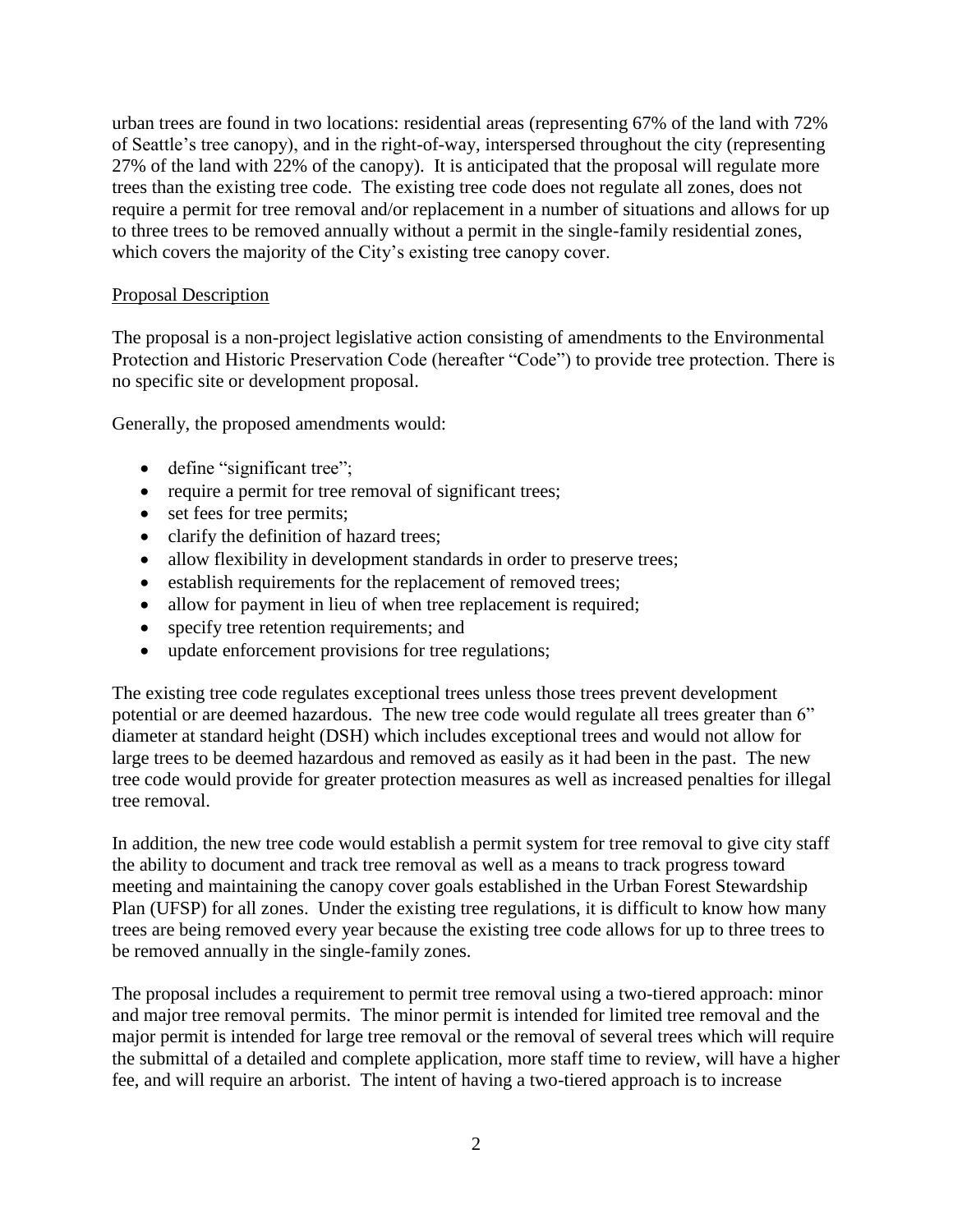regulation of all trees greater than 6 inches diameter at standard height (DSH) as well as increase the area of applicability by providing tree protection in all zones citywide.

### Public Comment

Proposed changes to the Seattle Municipal Code require City Council approval. Public comment will be taken on the proposal during Council meetings and a public hearing.

## **ANALYSIS - SEPA**

This proposal is for the adoption of new legislation, which is defined as a non-project action. The disclosure of the potential impacts from this proposal was made in an environmental checklist submitted by the proponent, dated August 14, 2018. The information in the checklist, a copy of the proposed code changes, and the experience of the lead agency with review of similar legislative actions form the basis for this analysis and decision.

This change to the Environmental Protection and Historic Preservation Code (Title 25) would adopt regulations for trees, including but not limited to mitigation for tree removal, penalty fines related to code enforcement and establishment of a new tree permit system. The proposed amendments are not anticipated to result in any direct adverse environmental impacts, but potential minor non-significant adverse impacts are identified and discussed below.

# **ELEMENTS OF THE ENVIRONMENT**

## *Natural Environment*

# **Earth, Air, Water, Plants and Animals, Energy, Natural Resources, Environmentally Sensitive Areas, Noise, Releases of Toxic or Hazardous Materials**

The proposal as compared to the existing tree regulations, would require greater protection of all trees greater than 6 inches DBH, and would include specific requirements to mitigate adverse impacts when a significant tree(s) is removed. The proposed ordinance is unlikely to result in a significant long-term, cumulative adverse impact to these elements of the environment: earth, air, water, plants/animals, energy, natural resources, environmentally sensitive areas, noise, or releases of toxic/hazardous substances. The reasons for this conclusion are discussed below.

The purpose of the proposed ordinance is to regulate Seattle's tree canopy cover, strengthen tree protection and replacement requirements, require a tree permit, and provide targeted flexibility for certain types of tree removals. The adoption of new tree regulations would not result in increased water discharge, pollution, noise, or release of toxic/hazardous substances, but rather the enhanced protection of existing trees and the planting of new trees would likely work toward reversing negative environmental impacts, given research findings that demonstrate trees' beneficial effects to their environment. Increased tree canopy is an intended and probable longterm cumulative outcome of this proposal. It is anticipated that increased tree canopy cover over time would be beneficial to the overall air quality in Seattle. Data indicate that additional shading can result in cooler overall temperatures within the city and thus the proposal could aid in reducing or moderating buildings' energy use and consumption. An increase in the number of trees planted could also generate positive long-term cumulative effects in terms of better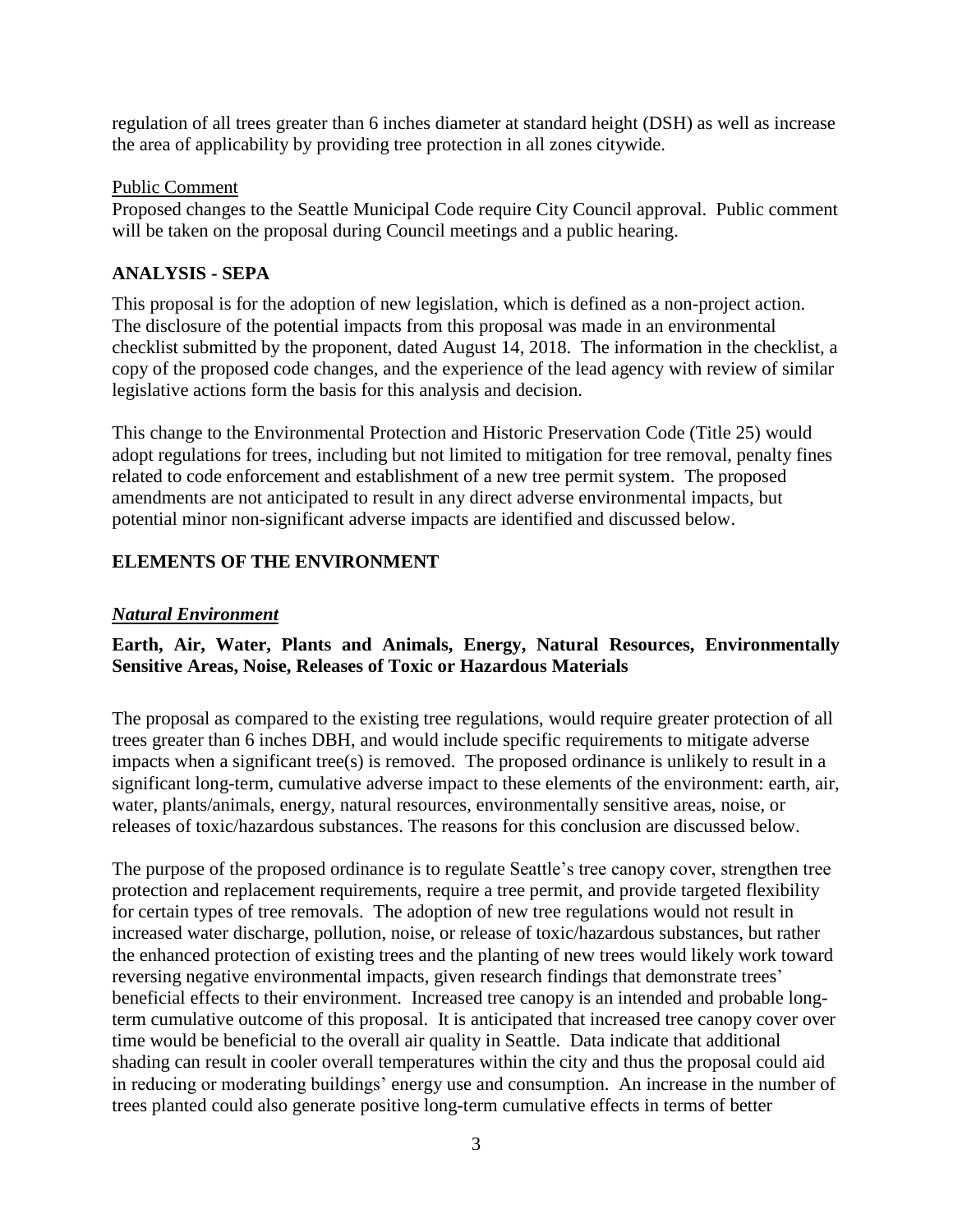stormwater runoff control through trees' retention of rainwater, delaying and reducing runoff volumes from properties, and improved protection against erosion and sedimentation impacts caused by stormwater runoff volumes and velocity. Also, it is anticipated that an increase in tree canopy cover over time would lead to long-term cumulative improvements in plant and animal habitat values within Seattle's urban environment, because it would provide better habitat features and qualities for wildlife, including birds and mammals, as well as potentially providing improved shading of riparian areas, which could aid in environmental qualities that support the spawning of anadromous fish.

When comparing the long-term cumulative probable positive values related to the proposal with the effects of the existing tree regulations that allow for less tree protection and little or no mitigation of substantive value to the natural environment, it is not likely that the proposal would lead to a significant adverse increase in tree removal or related natural environmental impacts. Rather, the proposal provides for more regulation, better implementation of the code and stronger enforcement related to tree protection. This appears likely to lead to positive overall impacts for trees in the natural environment rather than significant adverse impacts on trees.

Specifically, some of the positive outcomes to the Natural Environment are as follows:

- Probable increased canopy cover in all zones would lead to better plant and animal habitat functions and values both in public and private properties citywide;
- Properties located next to or adjacent to critical areas could benefit from increased canopy cover because the proposal could lead to more high quality, larger habitats created for plants and animals and less fragmentation of habitat corridors;
- Increased tree canopy cover in areas of the city that have less canopy cover would be more beneficial (i.e.- in relation to natural environment aesthetics, air quality) for single family residents who currently live in those neighborhoods;

Some of the potential adverse impact outcomes to the Natural Environment are as follows:

- It is likely that even with the adoption of new tree regulations, a certain number of illegal tree removals would continue to occur, often during weekends when city enforcement staff are not typically available to provide immediate response to complaints. However, enforcement measures, such as higher civil penalties are proposed in the new tree regulations to discourage illegal tree removal.
- The proposal would not prevent the possibility of large trees from being cut down. Some large trees would likely be cut down either before the proposal is in place or thereafter. However, the proposal would discourage large trees from being cut down without mitigation and would include consequences for illegal tree removal. (Increased enforcement of the new tree regulations could occur, but it would require additional funding for enforcement.)
- Large trees that are cut down permanently take away the ecological functions and values that the large tree had provided when it was a living tree. The proposal aims to require that when a large tree is cut down the resulting long-term outcome would be comparable (similar or nearly the same in overall value) to the functions and values that would be lost. This is necessarily a qualitative and subjective judgment that must acknowledge that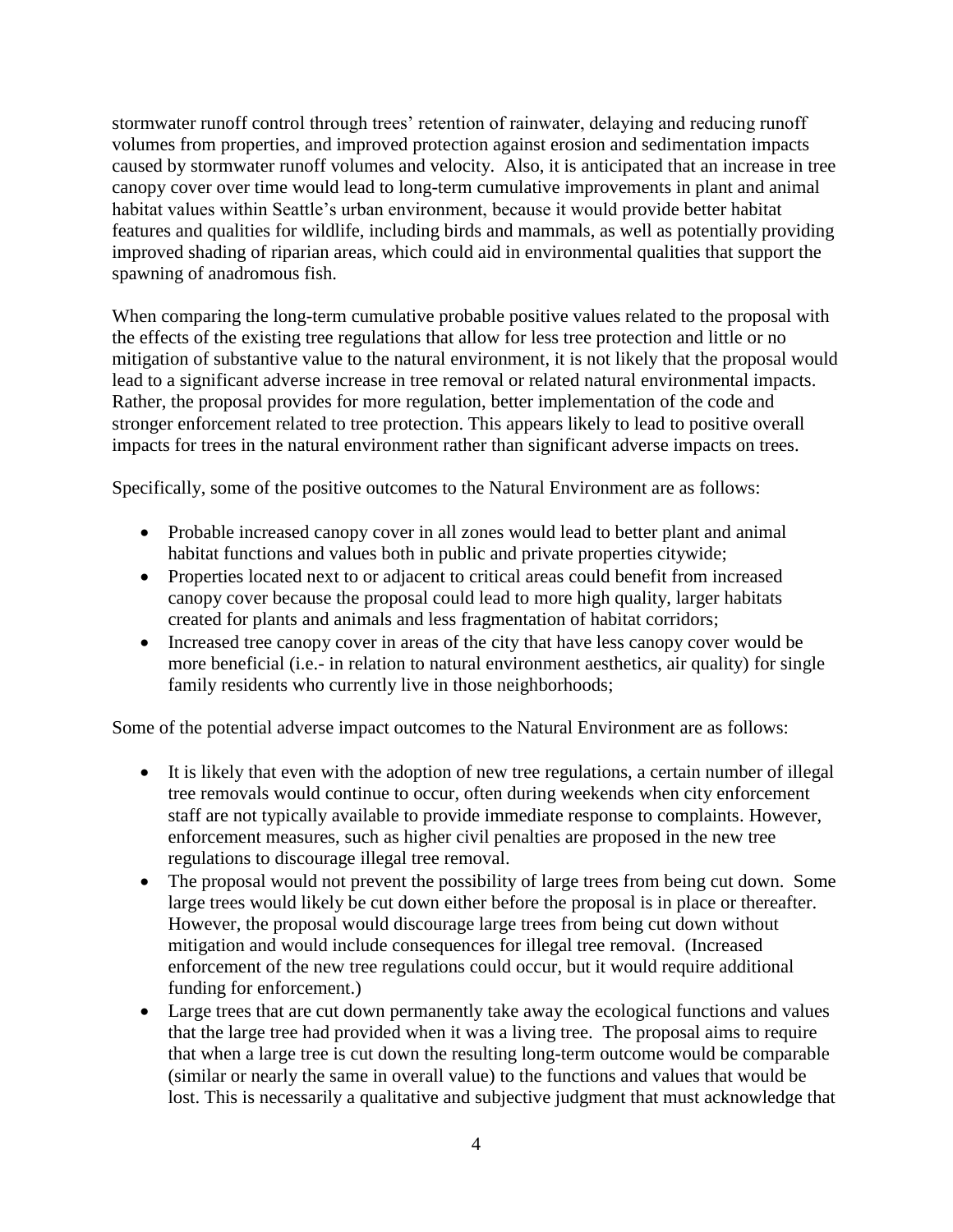overall functions and values from planting several smaller trees may take several years to accomplish comparable value as the larger cut tree. And it should acknowledge that payments of fee-in-lieu could also result in delays in planting trees that could delay or negatively affect overall levels of function and value restoration that are accomplishable.

The proposed changes would result in no direct negative impacts and are unlikely to result in significant indirect or cumulative adverse impacts related to energy or natural resources. The new tree regulations would encourage energy conservation, as increased tree coverage typically lowers local temperatures and can reduce household energy usage. The intent of the regulations is to preserve healthy trees in Seattle and to boost responsible management of the City's urban forest. As trees are an important natural resource, this proposal would be likely to enhance, rather than deplete, the natural resources of Seattle as a long-term positive cumulative impact outcome. These and other probable positive effects that are likely to occur due to the proposal would contribute incrementally toward social, environmental and economic benefits that would likely enhance the quality of life for many neighborhoods, especially as Seattle continues to grow.

## *Built Environment*

## **Land & Shoreline Use, Height/Bulk/Scale, Transportation, Public Services and Utilities**

The proposed ordinance is unlikely to result in a significant adverse long-term cumulative impact to these elements of the built environment, as discussed below.

#### Land & Shoreline Use

The proposed regulatory changes as compared to the existing tree regulations would require greater protection of trees and include more specific requirements to mitigate adverse impacts to plants, animals, fish and marine life. Proposed regulations include specific standards for tree protection and removal, land disturbing activity as well as a requirement to achieve canopy cover goals when submitting for a permit with the city. A summary of proposed changes is found in Council Central Staff's Report.

In summary, the proposal states that an applicant can achieve the canopy coverage goal for the zone in which the property is located by doing one or more of the following options: (1) maintain existing canopy coverage on site so that it does not fall below the canopy coverage goal requirements (2) remove trees that would cause the canopy coverage to fall below and then either plant more trees to bring the property back into compliance with the canopy coverage goals or pay a fee-in-lieu of replanting trees that were removed, or (3) do a combination of any of the above which means the applicant has the option of replanting trees on site, off site and/or pay the fee-in-lieu for tree removal.

Development of specific projects on individual sites would be subject to applicable local, state, and federal regulatory requirements, including: building code; fire code; noise ordinance; surface water design standards; stormwater, and grading and drainage ordinance.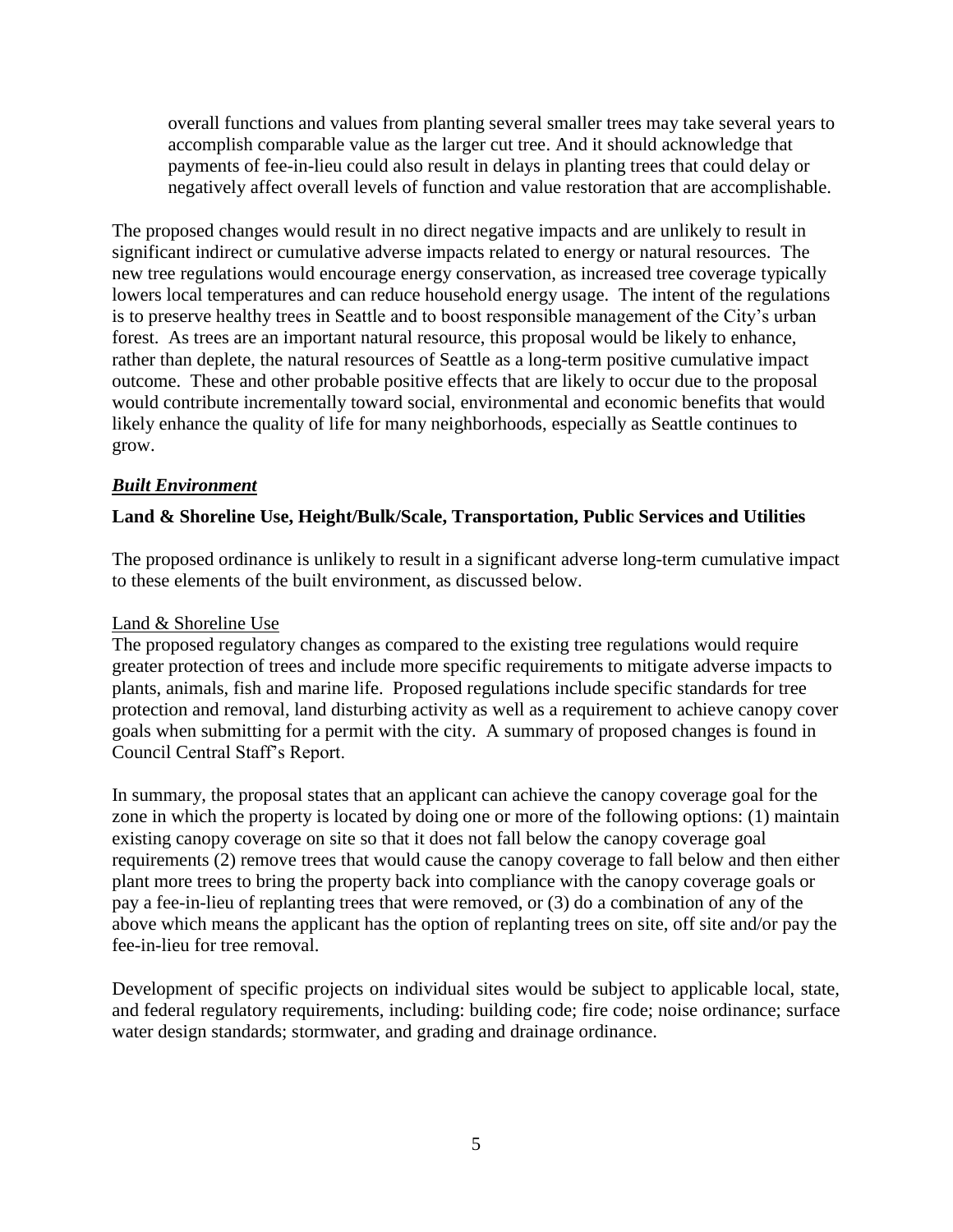#### Height/Bulk/Scale

The existing tree regulations allow for tree preservation incentives on sites undergoing development limited to the following zones: Single-Family and Residential Small Lot, Lowrise, Midrise and Commercial. The proposed tree regulations would allow for the same incentives regarding tree preservation in all zones citywide. The proposal provides for increased flexibility for possible setback reductions to preserve significant tree(s) that are located within a building footprint. This would allow for a developer to shift the building envelope over to one side (or more depending on the location(s) of the significant tree(s) to preserve more trees on site both during and after construction. Specifically, the proposal states that if the Director determines that a significant tree(s) is located on the lot of a proposed development and the intent of the proposal is to preserve existing significant tree(s), then the proposal would allow for the Director to adjust the required development standards meaning that the front, rear, and side setbacks could be reduced to the minimum necessary to protect a significant tree and by no more than 95% of the setback's length for front setbacks, 75% of the setback's length for rear setbacks, and 50% of the setback's length for side setbacks.

Because the proposal is applicable to all zones, there would be increased flexibility to reduce the required setbacks in order to preserve significant tree(s). A setback reduction could result in some situations where a building(s) is located closer to a property line than the development standards allow for in a number of zones. However, a setback reduction could only be approved by the Director and this option would be exclusively available to a developer only when all other options to preserve and protect significant tree(s) have been considered, including the submittal of a development application that shows that the proposed development is building out to the maximum allowable development capacity that the zoning allows for. The proposed height incentive is the same as the existing regulations which states that the Director may permit the ridge of a pitched roof with a minimum slope of 6:12 to extend up to a height of 50 feet if the increase is needed to accommodate, on an additional story, the amount of floor area lost by avoiding development within the tree protection area and the amount of floor area on the additional story is limited to the amount of floor area lost by avoiding development within the tree protection area. Typically, additional building height tends to create some increased potential for shading on neighboring properties. The allowance for additional building height does create some potential for shading on neighboring properties that would be more noticeable during certain times of the year. A taller building could affect some neighboring properties in a less than desirable manner because the additional height might cause shading in areas that some neighbors would not prefer, such as areas on neighboring properties with gardens, outdoor patios, or solar panels currently in place. However, the existing tree regulations and the proposal contain the same identical height incentives and allowances. Therefore, the proposal would result in no additional adverse impact potential because the nature of the code flexibility and the number of properties that might be impacted by the proposal would remain unchanged.

#### **Transportation**

A similar analysis as above also applies to the proposal's parking incentive. No additional potential for adverse impacts are anticipated with the proposal because the proposed parking incentive would be limited to the same allowances as in the existing regulations.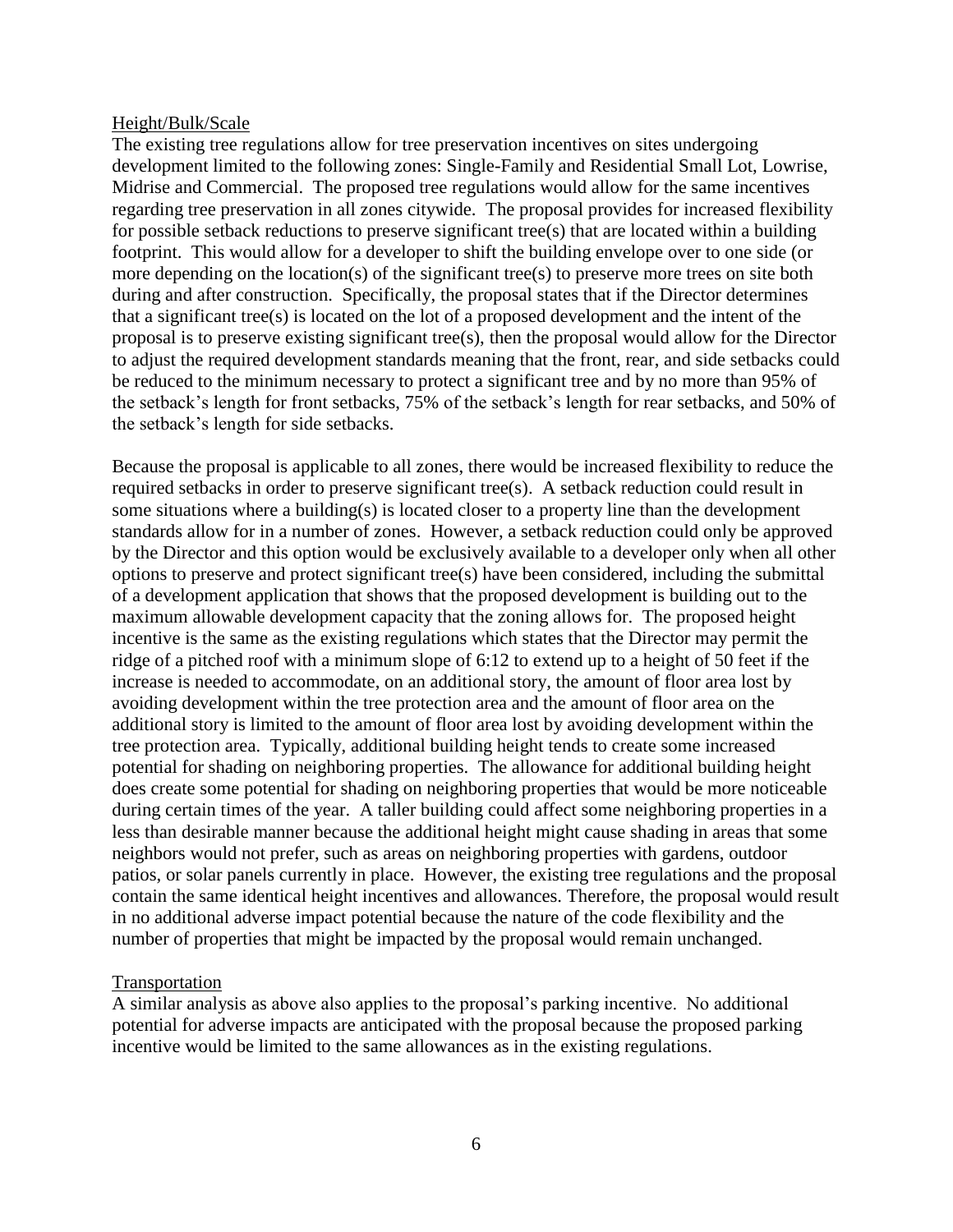#### Public Services/Utilities

No direct or cumulative adverse impacts on public services and utilities are identified because there are no particular substantive implications for how tree protection could adversely affect the operations of public services (police, fire, parks, schools) and utilities (water and sewer systems).

Seattle City Light, Seattle Public Utilities, Seattle Parks Department, and Seattle Fire Department staff were consulted as to the nature of this proposal, but they did not identify any substantive potential for significant adverse impacts of the proposal on their departments' operations or their physical infrastructure systems.

#### Consistency and relationship to plans and policies

The proposed amendments are meant to increase tree canopy in Seattle over time. The proposal includes standards for tree retention that are specified by percentage of tree canopy cover by zone. These standards are consistent with the tree canopy cover goals by management unit that are listed in the Urban Forest Stewardship Plan. This indicates a consistency of the proposal with relevant policy goals of the City's planning efforts for trees in the urban environment. Implementation of the proposal would allow for tree protection with regulatory protections and related practices that are evaluated by City analysts as likely effective and as likely consistent with the goals of the Urban Forest Stewardship Plan. The proposal includes tree regulations that would take into consideration existing zoning and development capacities but also are supportive of preserving and protecting trees. The proposal would not likely generate probable significant adverse land and shoreline use impacts because it would not change the existing zoning nor cause increases in land use incompatibilities. This means that the proposal is aiming to regulate more trees than what the existing regulations does while still being in compliance with the development standards and development capacities for all zones citywide.

#### Conclusion

As noted previously, some building sizes of future development might be affected by the proposal and there could be some situations where a developer would propose a building to be shifted to a different portion of the site in order to preserve significant tree(s) which could create some net difference in effects on neighboring properties such as additional shading on sites where the building is shifted closer to a property line to preserve a significant tree(s). However, this capability is already present in today's codes, and so this would not represent a new adverse environmental impact outcome. Also, the potential for adverse or significant adverse outcomes would be reduced because the majority of existing significant trees in low-density zones are located in the rear yards of homes in single-family zones in established built-out neighborhoods. The proposal would not change the zoning.

As suggested by the discussion above regarding potential built-environment impacts, no significant adverse impacts are likely to occur as a result of the proposal. The proposal would regulate trees in a manner that would be likely to help maintain the City's urban forest by preserving trees and potentially allowing for tree canopy cover to increase over time. The SEPA Checklist does not identify any particular potential for long-term cumulative adverse impacts. This means there is little potential for these regulatory changes, in combination with other pending or recent land use legislation, to generate unforeseen kinds of significant adverse land